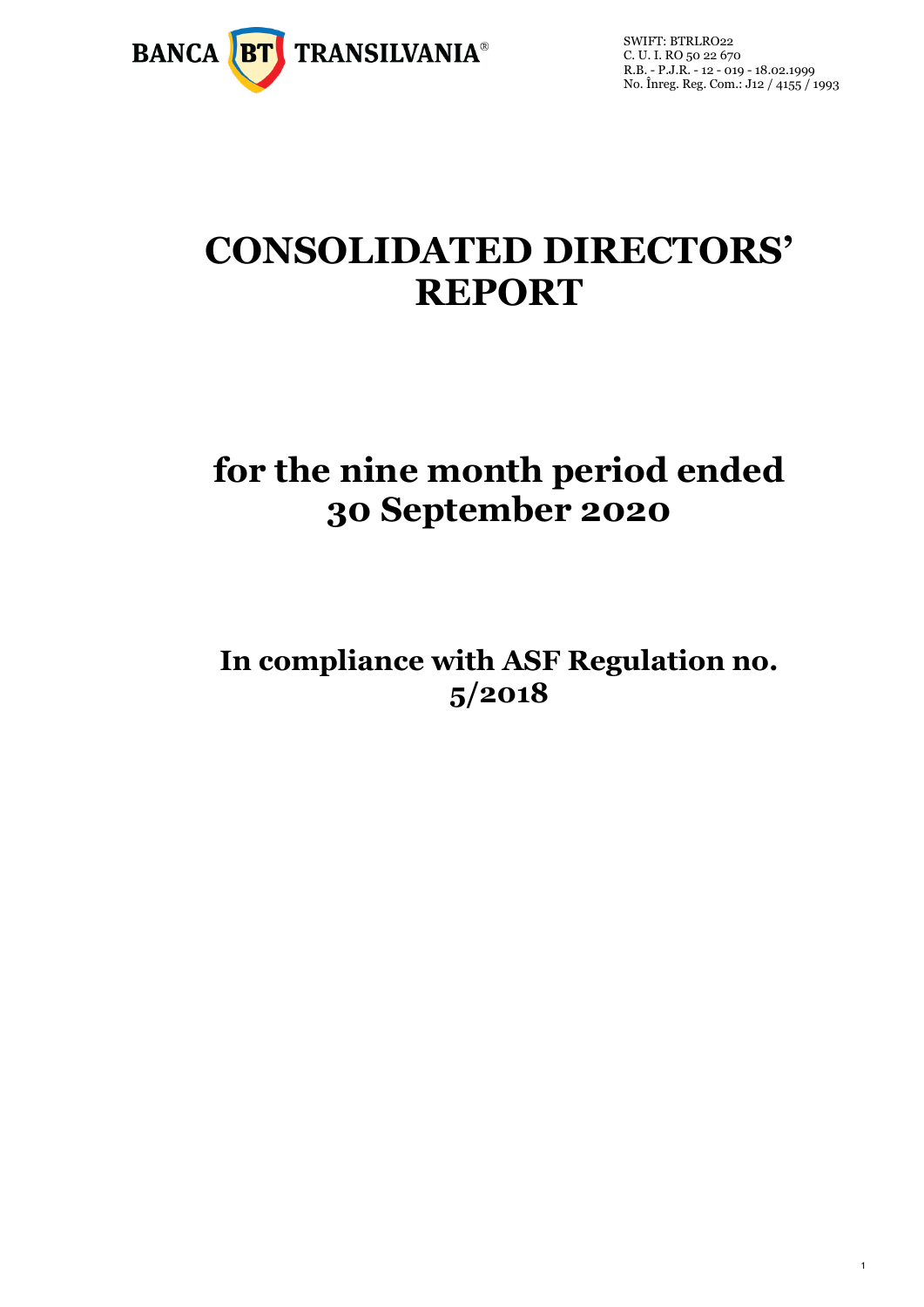# **Identification Details of the Issuer**

**Report date:** November 13, 2020 **Name of the company: BANCA TRANSILVANIA S.A. Registered office:** no.8 G.Baritiu str., Cluj-Napoca, jud. Cluj, postal code 400027 **Phone/fax:** 0264.407.150; 0264.407.179 **Tax identification no:** RO 5022670 **Trade Register no:** J12/4155/16.12.1993 **Registered capital, subscribed and paid:** RON 5,737,699,649 **The regulated market where the issued securities are traded:** The company's shares are listed on the Bucharest Stock Exchange (symbol: TLV) **Main features of the securities issued by the company:**  5,737,699,649 nominal shares with a par value of RON 1/share.

#### **Banca Transilvania's Financial Group Presentation**

Transilvania Bank Group ("the Group" or "BT Group") was established in 2003 with Banca Transilvania ("the Bank" or "BT") as the main subsidiary. Besides Banca Transilvania, BT Group has the following subsidiaries: Victoriabank S.A., BT Capital Partners S.A., BT Leasing Transilvania IFN S.A., BT Investments S.R.L., BT Direct IFN S.A., BT Building S.R.L., BT Asset Management SAI S.A., BT Solution Agent de Asigurare S.R.L., BT Asiom Agent de Asigurare S.R.L., BT Safe Agent de Asigurare S.R.L., BT Intermedieri Agent de Asigurare S.R.L., BT Leasing Moldova(MD) S.R.L., BT Microfinanțare IFN S.A., Improvement Credit Collection S.R.L., Timesafe S.R.L, Sinteza S.A. and BT Pensii S.A..

The main Group's fields of activity are: banking through Banca Transilvania S.A. and through Victoriabank S.A., investment and brokerage through BT Capital Partners S.A., leasing and consumer finance mainly through BT Leasing Transilvania IFN S.A., BT Direct IFN S.A., BT Microfinanţare IFN S.A. and BT Leasing MD S.R.L., asset management through BT Asset Management S.A.I S.A. and administration of voluntary pension funds through BT Pensii S.A.. Moreover, the Bank controls five investment funds that are also included in the consolidation.

Banca Transilvania is a public listed company founded in 1993, headquartered in Cluj-Napoca, with majority romanian shareholders  $-69.5\%$  as of the end of September 2020. Currently, BT occupies the first place in the top of the banking system in Romania.

The Bank's shareholding structure is constantly changing due to the fact that Banca Transilvania's shares are traded on the securities market, in compliance with the provisions of Law 52/1994 and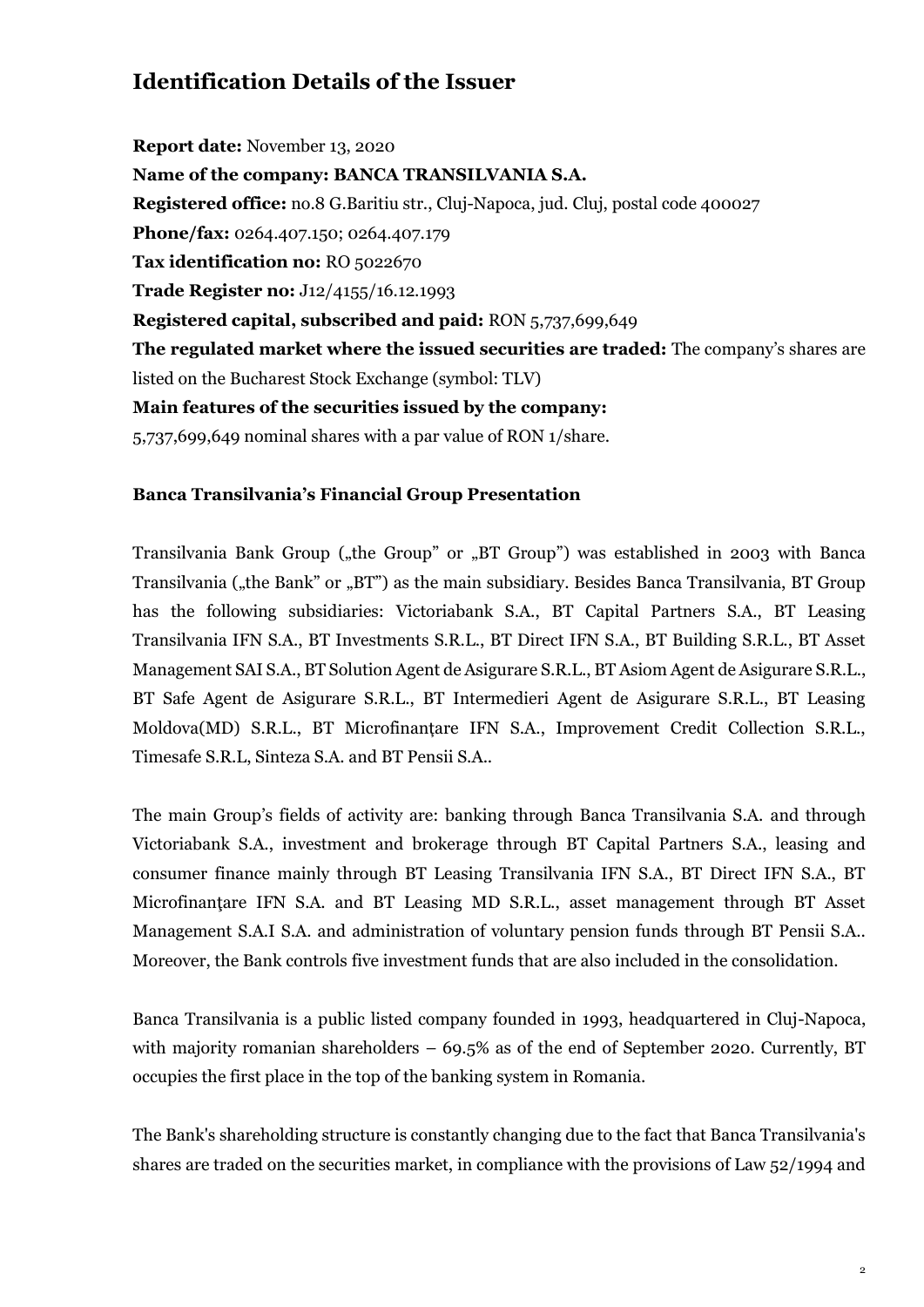the Norms of A.S.F. Currently, Banca Transilvania's shares are listed on the Bucharest Stock Exchange, Category I.

The structure of Banca Transilvania S.A. shareholders as at September 30, 2020 is presented in the Appendix1 to this document.

# **I. Significant Events During the Period January-September 2020**

#### **Amendments to the Articles of Incorporation**

Following the decision of the General Meeting of Shareholders as at 29.04.2020, it was decided to increase the share capital with the amount of RON 521,609,059 by issuing 521,609,059 new shares, at a nominal value of RON 1/share. The legal procedures for the registration of the share capital increase required by the capital market authorities (the Financial Supervision Authority, the Central Depository) were completed in early October 2020.

By means of the same Decision, it has been approved the change to art. 14 – Leaders' Committee from the Articles of Incorporation, as follows:

#### Leaders' Committee

The management, organization and coordination of the Bank's current business is ensured by the leaders (directors) of the Bank (Chief Executive Officers and deputy CEOs), appointed by the Board of Directors, who together form the Leaders' Committee. The Chief Executive Officer and deputy CEOs will form together the Leaders' Committee. The Board of Directors mandates the Bank's leaders to exercise jointly the powers of organization and management of the Bank's activity. The Bank leaders are vested with the rights, obligations and responsibilities provided in the relevant legislation and the Articles of Association for the activities they coordinate according to the Bank's organization chart, including the right to represent the Bank in relation to third parties. The leaders may, based on the received mandate, delegate some of their responsibilities in a clear and transparent way to specific committees/other structures or individually the Banks' employees. The Leaders' Committee shall adopt decisions by consensus; in case of disagreement, the subject will be forwarded to the Board of Directors. The Bank is validly bound in property related operations and current business in line with the internal regulations.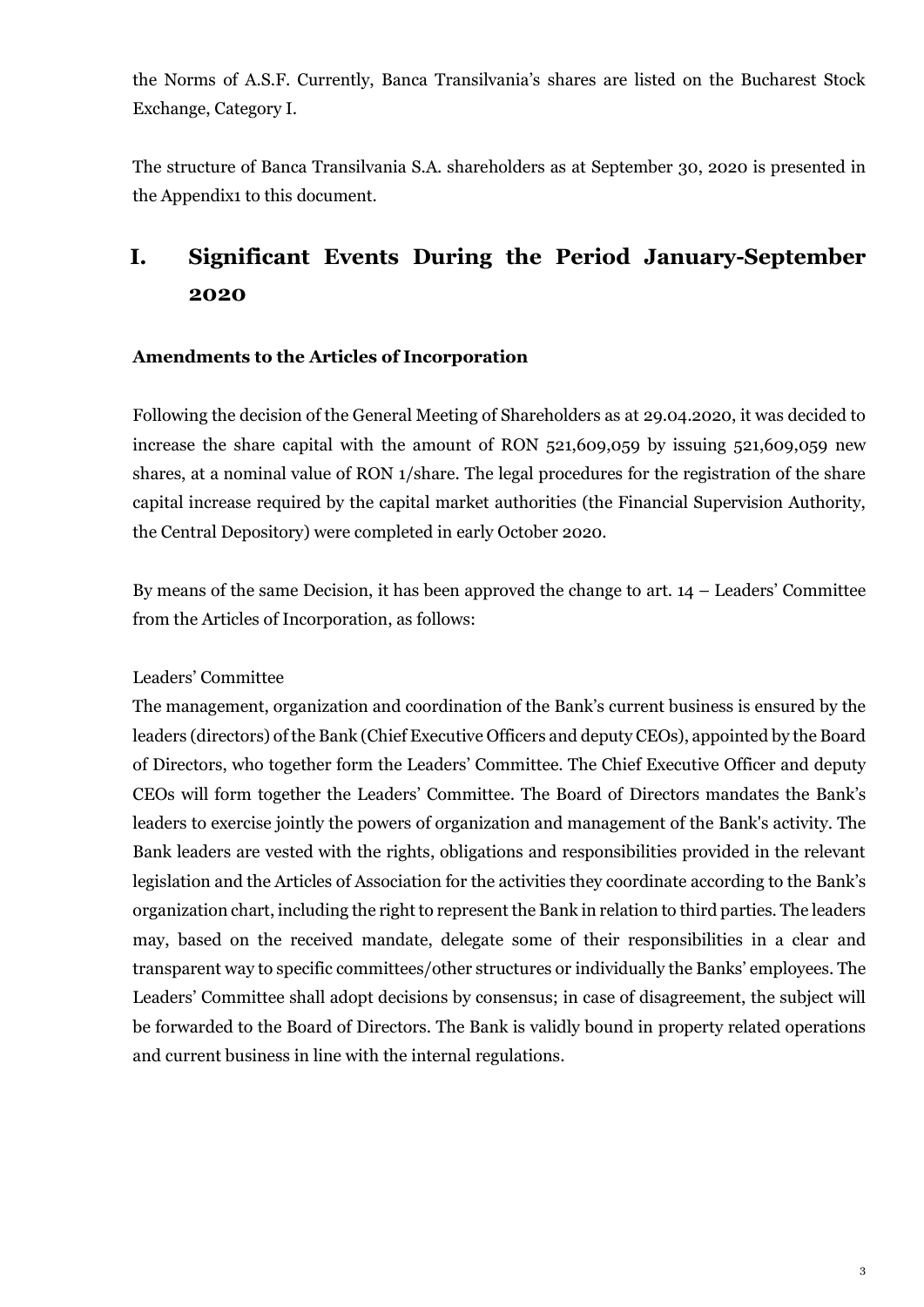#### **Main Transactions Regarding Affiliates:**

Last year in October a firm commitment was signed for the acquisition of Certinvest Pensii, the only local player among pension fund managers in Romania, and, in the first half of 2020, following the approval of transferring 95.1% of the company's share capital to BT Asset Management SAI SA and 4.9% to BT Investment S.R.L., falls within the consolidation perimeter of the BT Group. Also, the name of the company was changed from "Certinvest Pensii Societate de Administrare a Fondurilor de Pensii Facultative S.A." in "BT Pensii - Societate de Administrare a Fondurilor de Pensii Facultative S.A.".

#### **Risk Management**

The management of Banca Transilvania S.A. continuously assesses the risks likely to affect the Group or the Bank's business and goals and takes actions whenever any changes appear in its business conditions.

The main risks and uncertainties identified for the next three months of 2020 and the first part of 2021 are identified mainly as a result of the incidence of the pandemic and the consequences of this shock:

- Depreciation of the national currency against the euro as compared with the actual levels;
- Fluctuations in supply costs/resources with potential economic effects financial blockage at the level of companies, decrease in consumption and further damages to certain economic sectors (hospitality, passengers transport, entertainment services, etc.);
- Delaying the post-pandemic recovery process, correlated with the persistence of the health crisis, can produce possible negative effects, with an impact on the behavior of economic agents and consumers;
- Risks related to the progressive elimination of emergency support measures introduced in the economy, which may put pressure on unemployment and livelihoods as well.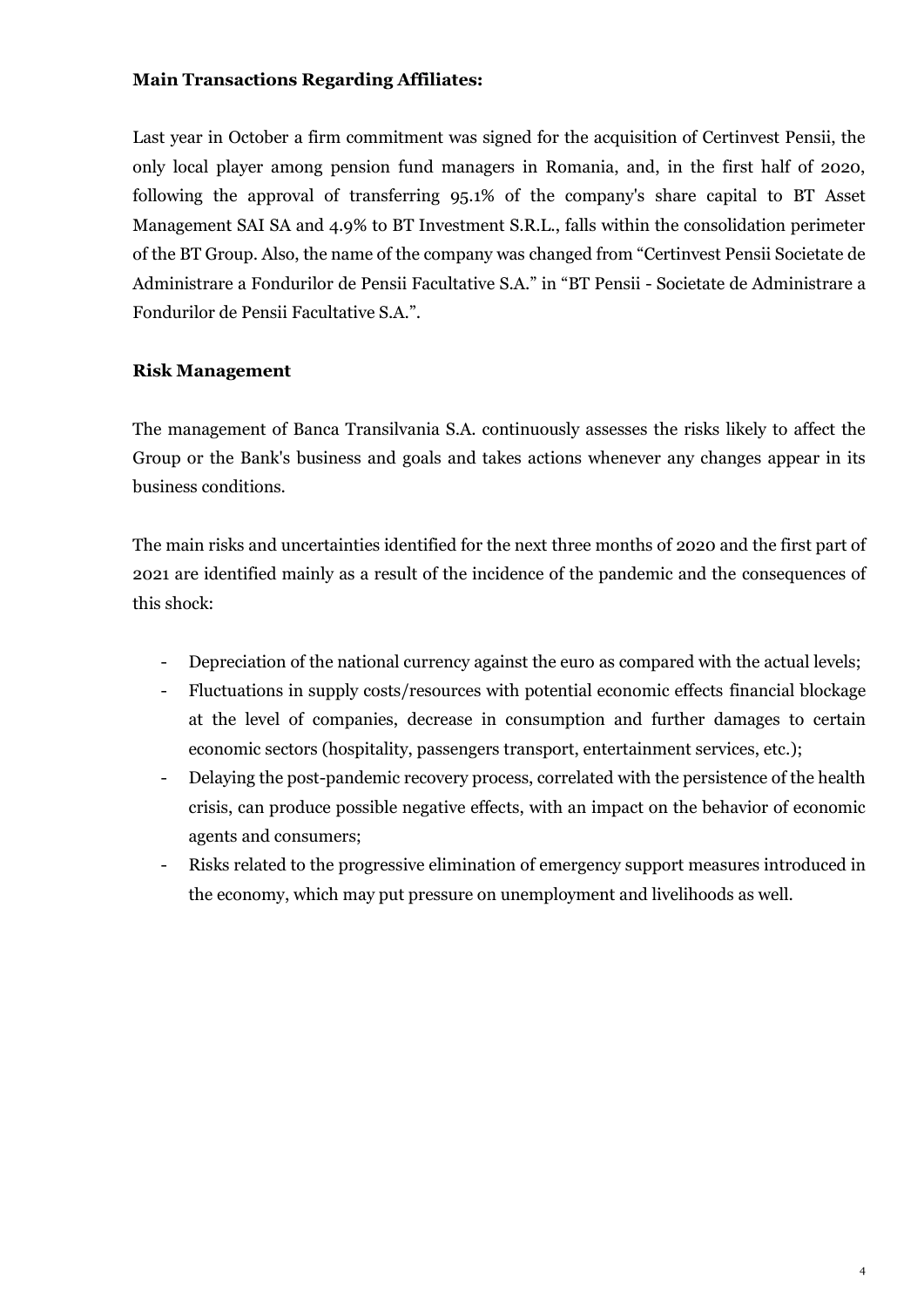# **II. Detailed Information**

#### **1. Financial Statements**

#### **1.1.a. Statement of Financial Position at Group and Bank level**

The statement of the financial position of the Group and the Bank at the end of September 2020, compared to the end of last year and the end of September 2019, is as follows:

|                                                   | Group         |               |               |                             |                             |
|---------------------------------------------------|---------------|---------------|---------------|-----------------------------|-----------------------------|
| <b>Indicators (RONmn)</b>                         | <b>Sep-20</b> | <b>Dec-19</b> | <b>Sep-19</b> | Sep'20 vs<br><b>Dec'19%</b> | Sep'20 vs<br><b>Sep'19%</b> |
| Cash and current accounts with Central Bank       | 16,373        | 14,583        | 12,719        | 12.3%                       | 28.7%                       |
| Placements to banks                               | 10,171        | 7,775         | 6,576         | 30.8%                       | 54.7%                       |
| Treasury financial instruments                    | 29,372        | 26,782        | 24,303        | 9.7%                        | 20.9%                       |
| Loans and advances to customers, net              | 40,721        | 39,175        | 39,162        | 3.9%                        | 4.0%                        |
| Finance lease receivables                         | 1,205         | 1,178         | 1,130         | 2.2%                        | 6.6%                        |
| Tangible and intangible assets                    | 1,495         | 1,365         | 1,393         | 9.5%                        | 7.4%                        |
| Other assets                                      | 1,061         | 864           | 1,109         | 22.9%                       | $-4.3\%$                    |
| <b>Total assets</b>                               | 100,399       | 91,722        | 86,391        | 9.5%                        | 16.2%                       |
| Deposits from customers                           | 83,879        | 77,037        | 71,423        | 8.9%                        | 17.4%                       |
| Deposits from banks                               | 363           | 296           | 397           | 22.5%                       | $-8.6%$                     |
| Loans from banks and other financial institutions | 1,711         | 1,474         | 1,417         | 16.1%                       | 20.7%                       |
| Subordinated loans                                | 1,694         | 1,700         | 1,712         | $-0.4%$                     | $-1.1%$                     |
| Other liabilities                                 | 2,924         | 2,001         | 2,398         | 46.1%                       | 22.0%                       |
| <b>Total liabilities</b>                          | 90,571        | 82,508        | 77,347        | 9.8%                        | $17.1\%$                    |
| Equity                                            | 9,827         | 9,214         | 9,044         | 6.7%                        | 8.7%                        |
| <b>Total liabilities and equity</b>               | 100,399       | 91,722        | 86,391        | 9.5%                        | 16.2%                       |

|                                                   | <b>Bank</b>   |          |          |                             |                              |
|---------------------------------------------------|---------------|----------|----------|-----------------------------|------------------------------|
| <b>Indicators (RONmn)</b>                         | <b>Sep-20</b> | $Dec-19$ | $Sep-19$ | Sep'20 vs<br><b>Dec'19%</b> | Sep'20 vs<br><b>Sep'19 %</b> |
| Cash and current accounts with Central Bank       | 15,335        | 13,480   | 11,685   | 13.8%                       | 31.2%                        |
| Placements to banks                               | 9,587         | 6,995    | 5,718    | 37.0%                       | 67.7%                        |
| Treasury financial instruments                    | 28,504        | 25,986   | 23,456   | 9.7%                        | 21.5%                        |
| Loans and advances to customers, net              | 40,080        | 38,602   | 38,707   | 3.8%                        | 3.5%                         |
| Tangible and intangible assets                    | 1,685         | 1,630    | 1,666    | 3.4%                        | 1.1%                         |
| Other assets                                      | 923           | 745      | 984      | 23.9%                       | $-6.2%$                      |
| <b>Total assets</b>                               | 96,114        | 87,438   | 82,216   | 9.9%                        | 16.9%                        |
| Deposits from customers                           | 81,266        | 74,354   | 68,759   | $9.3\%$                     | 18.2%                        |
| Deposits from banks                               | 362           | 304      | 400      | 18.8%                       | $-9.5%$                      |
| Loans from banks and other financial institutions | 1,180         | 896      | 944      | 31.8%                       | 25.0%                        |
| Subordinated loans                                | 1,690         | 1,697    | 1,709    | $-0.4%$                     | $-1.1%$                      |
| Other liabilities                                 | 2,651         | 1,691    | 2,034    | 56.8%                       | 30.3%                        |
| <b>Total liabilities</b>                          | 87,150        | 78,942   | 73,845   | 10.4%                       | 18.0%                        |
| Equity                                            | 8,965         | 8,496    | 8,371    | 5.5%                        | 7.1%                         |
| <b>Total liabilities and equity</b>               | 96,114        | 87,438   | 82,216   | $9.9\%$                     | 16.9%                        |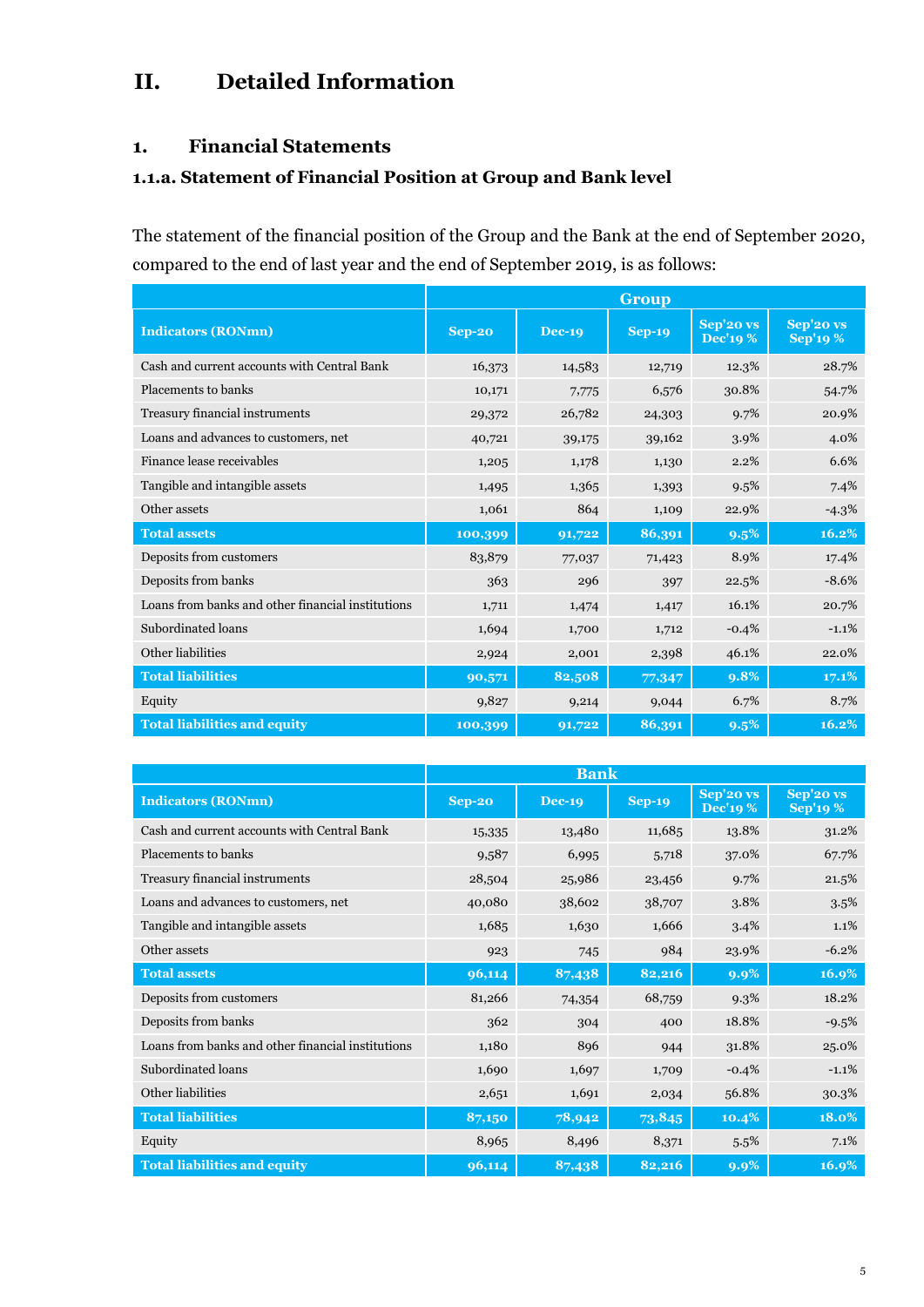At the end of the first nine months of 2020, the Group's assets exceeded RON 100 billion, increasing by 9.5% compared to the end of last year and by 16.2% compared to the end of September 2019. At the same time, the Bank's assets increased by almost 10% compared to the end of the previous year, respectively by 16.9% compared to September 2019, reaching RON 96.1 billion.

All asset elements, both at Group level and at Bank level, show an increase compared to the end of the previous year and compared to the end of the same period of the previous year only the "Other assets" category, representing approximately 1% of the total assets, is showing a decrease.

The evolution of the Group and the Bank assets is summarized as follows:

The loans' portfolio at Group level, considering also the receivables from leasing contracts, registered an increase of 3.9% and 4.1% respectively compared to the end of 2019 and the end of September 2019, respectively. The positive evolution was mainly determined by the increase of the loans' portfolio managed by the Bank, by 3.8% compared to the end of the previous year and by 3.5% compared to the end of the same period of 2019, but all entities within the Group, that manage loan portfolios, including receivables from leasing contracts portfolios, registered positive evolutions compared to the end of the previous year.

At the Bank's level, the net loans at the end of September 2020 amount to RON 40.1 billion. All the business lines supported the increases compared to the analyzed periods, each of them registering favorable evolutions towards the end of the year, but the SME sector was the main supporter by granting loans in the SME invest (IMM invest) program. Also, the Microbusiness sector had a positive evolution during the first nine months of this year, with an increase of approximately 8% at both Group and Bank level.

The non-performing NPE exposure rate according to the EBA is 3.59% as of September 30, 2020 and the coverage with total provisions of the non-performing exposures according to the EBA is 124%.

The cash and current accounts with Central Bank together with the placements to banks represent as at September 30, 2020 approximately a quarter of the total assets at both Group and Bank level, the balances of these elements registering a significant increase compared to the two previous analyzed periods, at both Group and Bank level.

At the Group level, the cash and current accounts with the Central Bank increased by approximately 12% compared to the end of 2019, and by approximately 29% compared to the level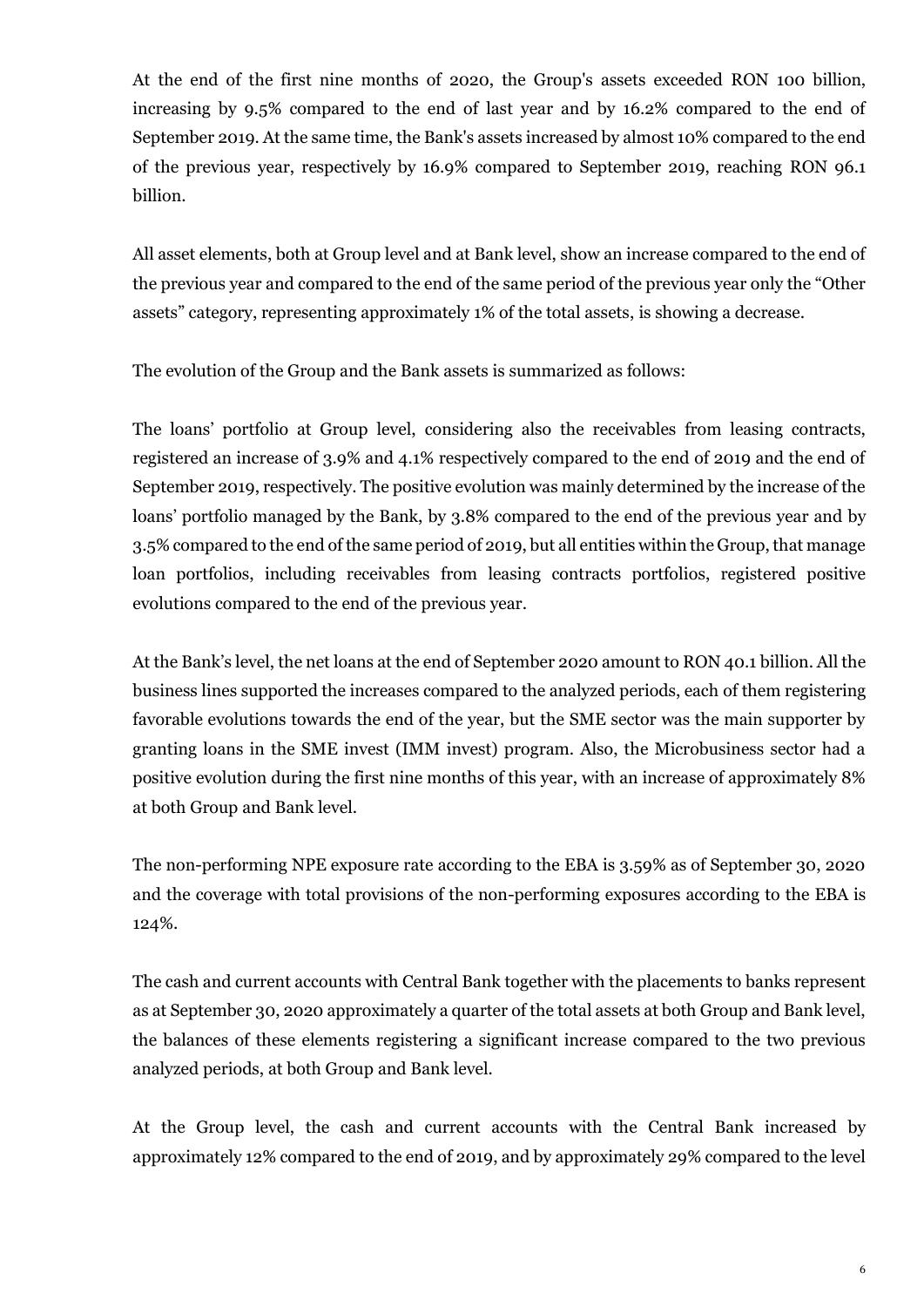registered on September 30, 2019, amounting to RON 16,373 million. At the Bank's level, the increase is of approximately 14% and 31%, respectively, compared to December 31, 2019 and September 30, 2019, the final balance as at September 30, 2020 amounting to RON 15,335 million. The most significant element of this asset category is the minimum compulsory reserve held with the National Bank of Romania with a weight of approximately 80%.

The placements to banks, at the end of September 2020, show a positive evolution at both Group and Bank level, increasing by 31% and 37% respectively compared to December 31, 2019. Compared to September 30, 2019, the increase is approximately 55 % for the Group and 68% for the Bank. The positive evolution is mainly determined by the volume of placements in credit institutions but also by the volume of reverse repo operations and loans granted to credit institutions.

Treasury financial instruments include: financial assets measured at fair value through other comprehensive income, financial assets mandatorily measured at fair value through profit or loss, financial assets held for trading and measured at fair value through profit or loss, debt instruments measured at amortised cost as well as derivative instruments. Of those listed, the most significant category is the one of financial assets measured at fair value through other comprehensive income with a weight of approximately 90% in the total category of treasury financial instruments, both at Group and Bank level, representing at the same time, approximately 30% of the Group and the Bank's total assets.

The treasury instruments increased by 9.7% compared to December 31, 2019 for both the Group and the Bank, respectively, by 21% for the Group and 22% for the Bank compared to September 30, 2019, reaching RON 29,372 million at Group level, respectively RON 28,504 million at Bank level. The increase in these instruments is directly correlated with the increase of the managed portfolio of government bonds.

Regarding the balance sheet liabilities, the most significant category, representing approximately 93% of the total liabilities, in the three analyzed periods, is represented by the category of customers' deposits. At Group level, the customers' deposits reached RON 83,879 million on September 30, 2020, increasing by 8.9% compared to the end of the previous year and by 17.4% compared to September 30, 2019. At Bank level, the balance of the customers' deposits reached RON 81,266 million on September 30, 2020, increasing by 9.3% compared to the end of the previous year and by 18.2% compared to September 30, 2019.

For both the Group and the Bank, 70% of the total customers' deposits represent savings of the individuals and 30% savings of the legal entities customers. The share of current accounts is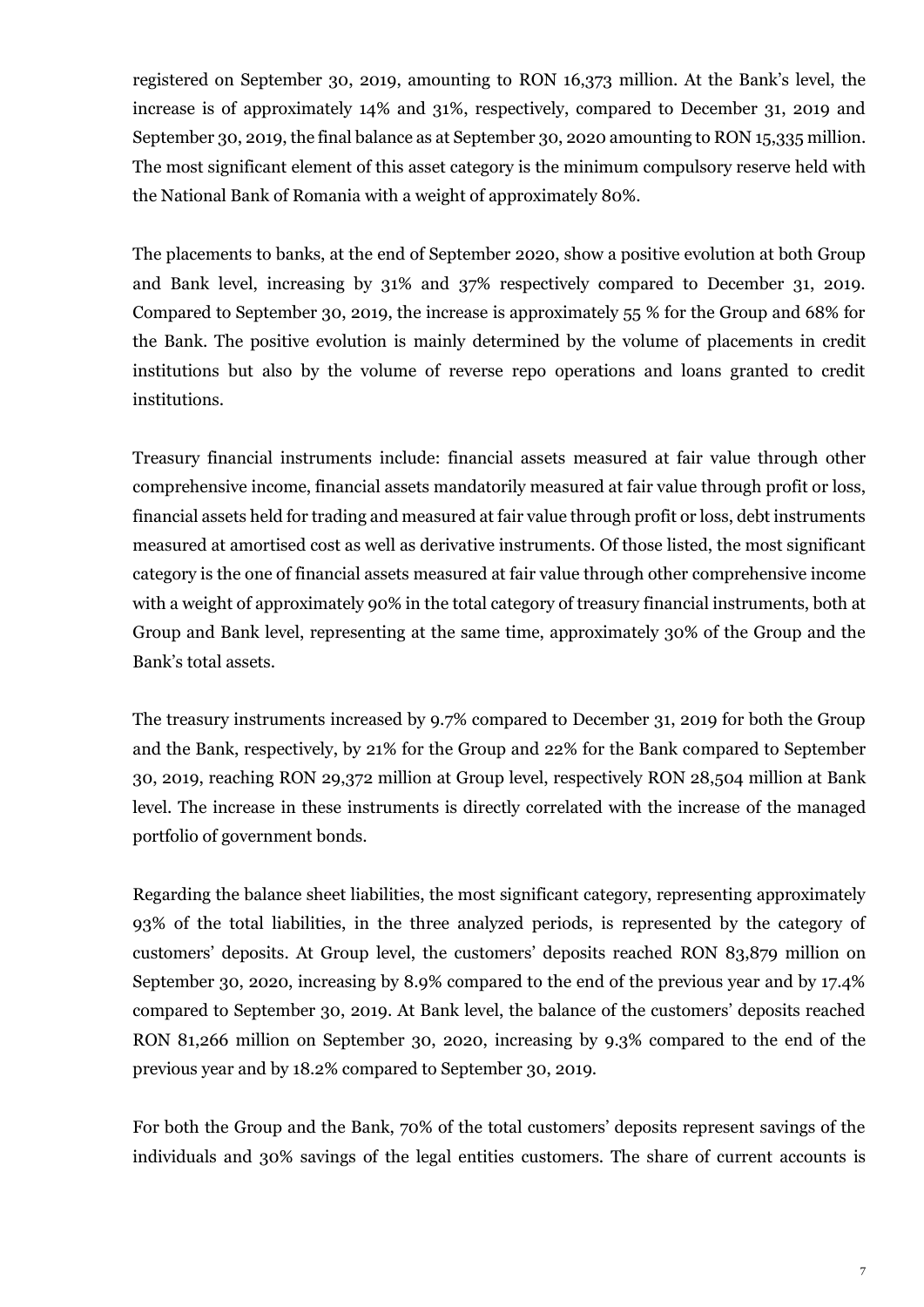approximately 58%, while fixed-term deposits represent 41% of the total customers' deposit balances as of September 30, 2020.

The loan-to-deposit ratio is 53% as at the end of September 2020 at Bank level.

The equity of Banca Transilvania S.A. as at 30.09.2020 amounts to RON 8,965 million, increasing by 7.1% compared to the same period last year when it amounted to RON 8,371 million. The partial capitalization of the profits in retained earnings, the positive reserves from the revaluation of the financial assets measured at fair value through other comprehensive income and the profit registered during the first nine months of the year, represent the main factors that led to these increases in the Group's and the Bank's equity.

The Ordinary General Meeting of Shareholders, respectively the Extraordinary General Meeting of the Shareholders of Banca Transilvania held on April 29, 2020, approved the granting of dividends amounting to RON 600,000,000, the gross dividend/share amounting to RON 0.1150286771, as well as the granting of free shares by increasing the share capital with the amount of RON 521,609,059, by issuing a number of 521,609,059 new shares with a nominal value of RON 1/share.

The Bank's solvency calculated as at September 30, 2020, taking into account the cumulative profit of the first nine months of 2020 is 21.80% (20.01% without the profit included), being at a comfortable level, above the minimum reference threshold of 8% , value imposed by the Regulation (EU) no. 575/2013 on prudential requirements for credit institutions, which apply starting with 2014.

Banca Transilvania S.A. financial data confirms that the Bank has an adequate capitalization and a comfortable level of liquidity.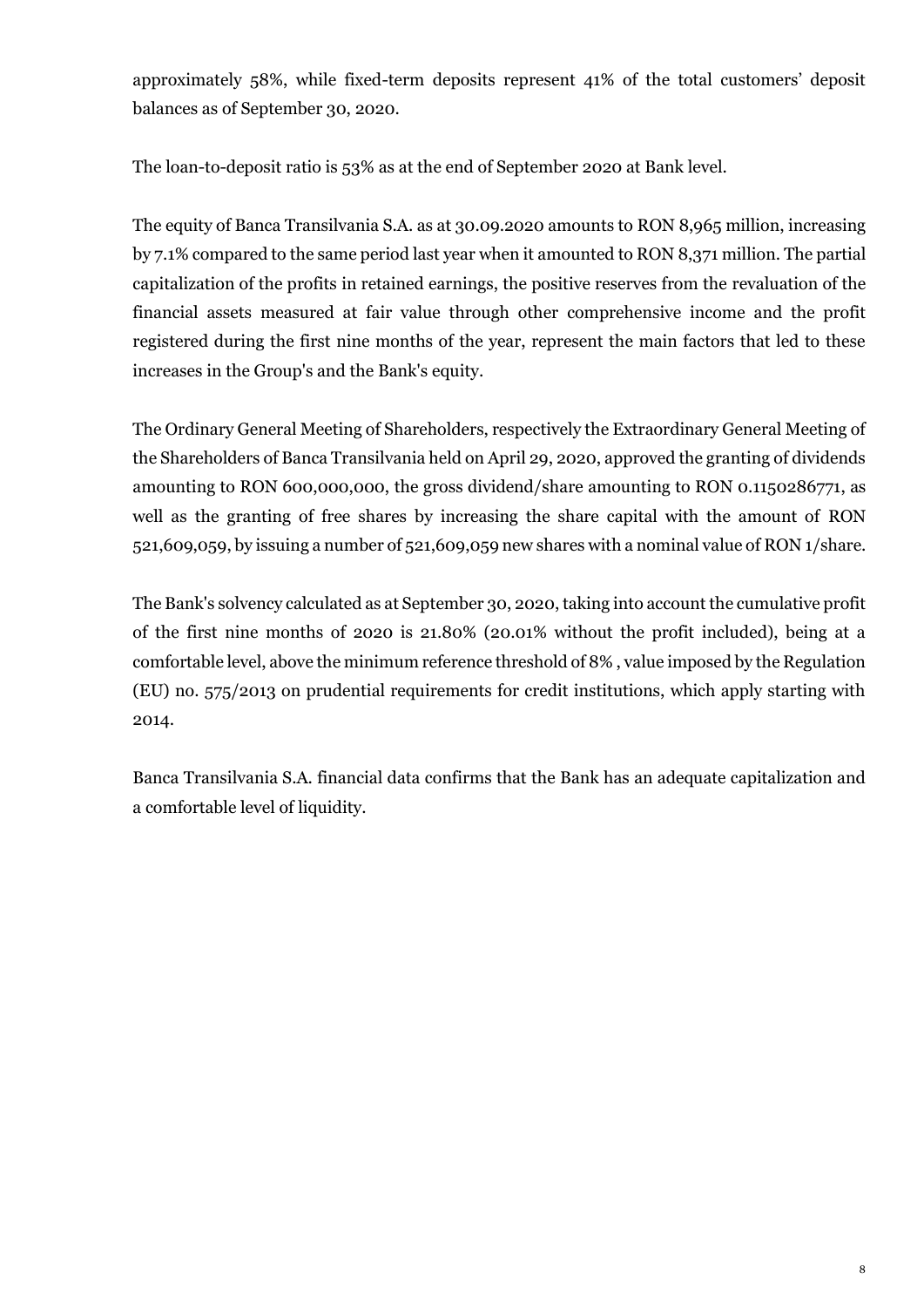#### **1.1.b. Profit and Loss Account**

The main elements of the Profit and Loss Account at Group and Bank level for the first months of 2020, compared to the same period last year, are as follows:

|                                                                                                                         | Group         |               |                             | <b>Bank</b>   |               |                              |
|-------------------------------------------------------------------------------------------------------------------------|---------------|---------------|-----------------------------|---------------|---------------|------------------------------|
| <b>Indicators (RONmn)</b>                                                                                               | <b>Sep-20</b> | <b>Sep-19</b> | Sep'20 vs<br><b>Sep'19%</b> | <b>Sep-20</b> | <b>Sep-19</b> | Sep'20 vs<br><b>Sep'19 %</b> |
| Net interest income                                                                                                     | 2,175         | 2,279         | $-4.6%$                     | 1,931         | 1,989         | $-2.9%$                      |
| Net fees and commissions income                                                                                         | 560           | 609           | $-8.1%$                     | 477           | 531           | $-10.1%$                     |
| Net trading income                                                                                                      | 228           | 287           | $-20.5%$                    | 216           | 236           | $-8.5%$                      |
| Net income from financial assets measured<br>at fair value through comprehensive income                                 | 231           | 84            | 174.6%                      | 231           | 84            | 174.8%                       |
| Net income from financial assets which are<br>required to be measured at fair value                                     | 50            | Q2            | $-46.1%$                    | 24            | 94            | $-74.4%$                     |
| Contribution to the Bank Deposit Guarantee<br>Fund and to the Resolution Fund                                           | (73)          | (110)         | $-33.3%$                    | (70)          | (108)         | $-35.1%$                     |
| Other operating income                                                                                                  | 87            | 124           | $-30.3%$                    | 77            | 97            | $-20.5%$                     |
| <b>Total operating income</b>                                                                                           | 3,257         | 3,366         | $-3.2\%$                    | 2,886         | 2,923         | $-1.3%$                      |
| Net expense from impairment allowance,<br>expected losses on assets, provisions for<br>other risks and loan commitments | (558)         | (40)          | 1282.1%                     | (542)         | (13)          | 4053.0%                      |
| Personnel expenses                                                                                                      | (797)         | (772)         | 3.3%                        | (701)         | (675)         | 4.0%                         |
| Depreciation and amortization                                                                                           | (241)         | (229)         | 5.2%                        | (223)         | (211)         | 5.6%                         |
| Other operating expenses                                                                                                | (451)         | (479)         | $-5.9%$                     | (382)         | (396)         | $-3.6%$                      |
| <b>Total operating expenses</b>                                                                                         | (2,047)       | (1,521)       | 34.6%                       | (1,848)       | (1, 295)      | 42.7%                        |
|                                                                                                                         |               |               |                             |               |               |                              |
| <b>Profit before income tax</b>                                                                                         | 1,211         | 1,845         | $-34.4%$                    | 1,038         | 1.628         | $-36.3%$                     |
| Income tax expense                                                                                                      | (154)         | (276)         | $-44.2%$                    | (136)         | (243)         | $-43.9%$                     |
| Net profit                                                                                                              | 1,057         | 1,569         | $-32.6%$                    | 901           | 1,385         | $-34.9%$                     |
| Profit of the Group attributable to equity<br>holders of the Bank                                                       | 1,022         | 1,521         | $-32.8%$                    | 901           | 1,385         | $-34.9%$                     |
| Profit of the Group attributable to non-<br>controlling interests                                                       | 35            | 48            | $-27.1%$                    | $\Omega$      | $\Omega$      |                              |
| <b>Net profit</b>                                                                                                       | 1,057         | 1,569         | $-32.6%$                    | 901           | 1,385         | $-34.9%$                     |

Compared to the similar period from 2019, the activity was significantly affected by the impact of the Covid-19 pandemic since March 2020.

The gross profit registered by the Group during January-September 2020 amounts to RON 1,211 million, decreasing by 34.4% compared to the same period of 2019, while the Bank reported a gross profit of RON 1,038 million, 36.3% lower than the profit registered during the same period in 2019.

This negative impact comes also from the decrease in the results registered in the income categories but especially from the significantly higher level of cost of risks booked until the end of September 2020.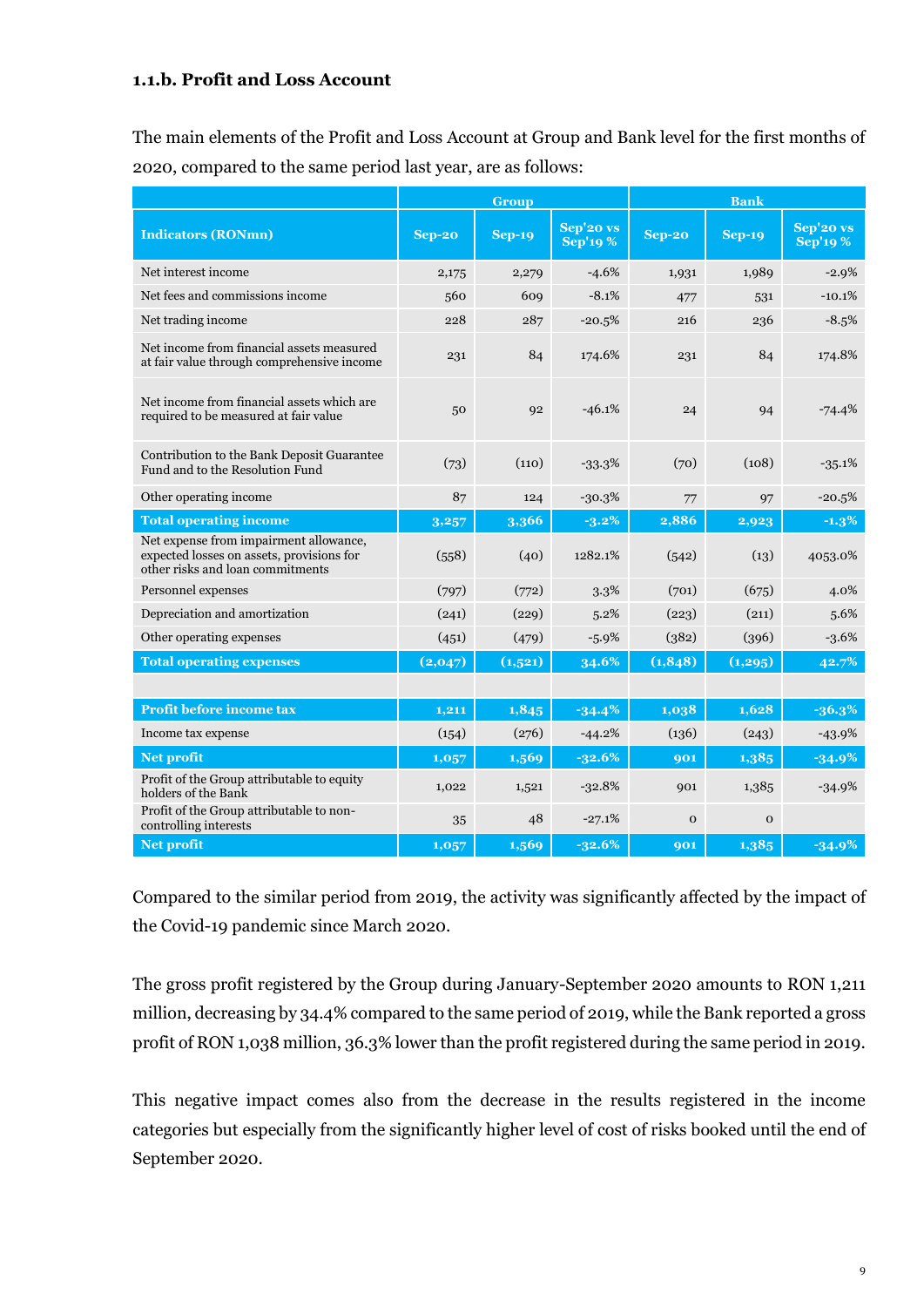Thus, the net profit obtained by Banca Transilvania as at 30 September 2020, amounting to RON 901 million, is 35% lower compared to the same period of 2019 when it amounted to RON 1,385 million. The net profit of the Group as at 30 September 2020, amounting to RON 1,057 million, is 32.6% lower compared to the same period of 2019 when it amounted to RON 1,569 million.

The net interest income decreased by approximately 4.6% at Group level and by approximately 2.9% at Bank level, being influenced by a reduced number of newly granted loans and also by lower interest rates (influenced by the ROBOR decrease) imposed as a result of the COVID-19 pandemic.

Net fees and commissions income during the first nine months of 2020 is also declining at both Group and Bank level by 8.1% and 10.1% respectively compared to the same period in 2019. The costs alignments for payments in EUR with the domestic ones, according to the SEPA regulations, but also higher costs with treasury and interbank operations have largely led to the unfavorable evolution of this income category.

Income from the sale of financial assets measured at fair value through other comprehensive income were over 170% higher than the ones registered in the same period of last year.

In total, the operating income reached, at the end of the third quarter of 2020, RON 3,257 million at Group level and at RON 2,886 million at Bank level, 3.2% and 1.3% respectively lower compared to the same period of last year.

The operating expenses were not significantly higher than those reported during the similar period of 2019, therefore the total operating expenses at Group level were 1% higher compared to the first nine months of 2019 and at Bank level 2% higher in comparison to the same period.

In this context, the operational efficiency shows a comfortable level, of 45.3%, increasing however compared to the level of 43.9% reported during the first nine months of 2019.

The impact of the current context in the methodology and the level of provisioning starts from a prudent and preventive approach. Therefore, changes in the provisioning methodology were made, following NBR and EBA recomendations. Considering the potential future effects of the health and economic crisis, the cost of risk at the end of the third quarter of 2020 was 1.68%.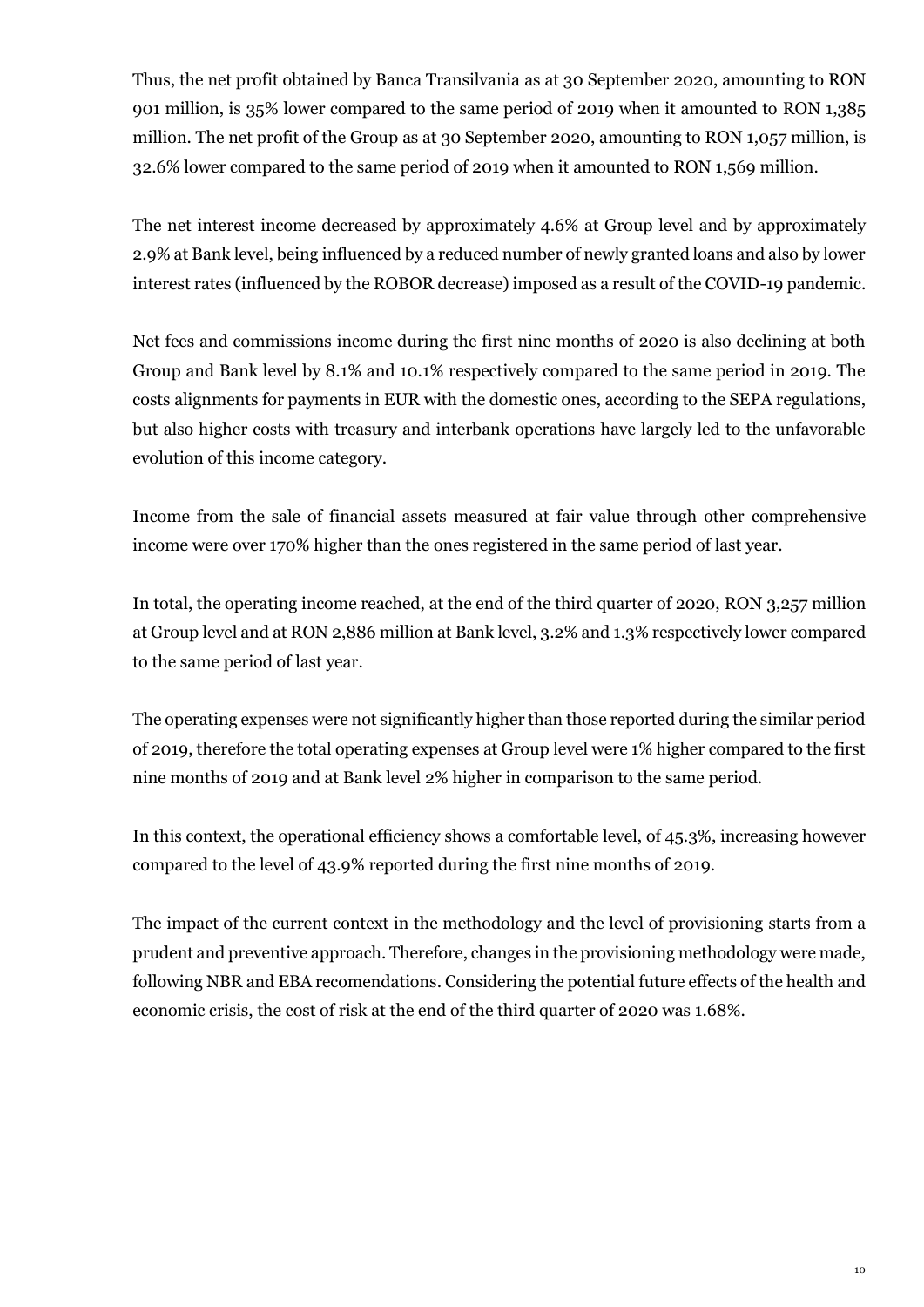The result per share after the nine months of 2020, respectively after nine months of 2019, restated taking into consideration BT's share capital increase which took place in October 2020, respectively August 2019 is the following:

| <b>Indicators</b>                            | <b>Bank</b><br>$Sep-20$ | <b>Bank</b><br>$Sep-19$  | Sep-20 vs<br>Sep-19 $%$ | <b>Group</b><br>$Sep-20$ | <b>Group</b><br>$Sep-19$ | $Sep-20 \text{ vs }$<br>Sep-19 $%$ |
|----------------------------------------------|-------------------------|--------------------------|-------------------------|--------------------------|--------------------------|------------------------------------|
| Net profit for the period<br>(RON thousands) | 901,487                 | 1,385,044                | $-34.9%$                | 1,056,764                | 1,568,748                | $-32.6%$                           |
| Basic earnings per share                     |                         | $\overline{\phantom{0}}$ |                         | 0.1786                   | 0.2657                   | $-32.8%$                           |
| Diluted earnings per share                   |                         | $\overline{\phantom{0}}$ |                         | 0.1784                   | 0.2651                   | $-32.7\%$                          |

An additional set of financial indicators computed as at 30 September 2020 are presented in Appendix2.

Other information regarding the first nine months of 2020:

The automation and digitalization of processes aiming to give a better experience to customers, represents one of the main areas where Banca Transilvania has invested and continues to invest.

Banca Transilvania is the market leader in the cards market, with 4.3 million cards in portfolio out of which over 524,000 are credit cards. BT currently has the most complete range of payment options, from physical to digital cards, BT Pay, ApplePay, Fitbit Pay, Garmin Pay, wearables, etc., allowing customers to use, in addition, what is more convenient for them at various times. The Bank has reached over 1.2 million unique digital cards active in BT Pay, Apple Pay, Fitbit Pay or Garmin Pay and the number of payments by phone has increased by 66% in the third quarter of 2020 compared to the second quarter of 2020.

As of September 30, 2020, 1,733 ATMs are installed, out of which approximately 530 are BT Express Plus multifunctional, through which self-banking can be carried out - from cash deposits in RON and foreign currency, to foreign exchange and contactless or code-based cash withdrawals;

The Bank has an extensive network for accepting payment cards – 66,000 POSs on September 30, 2020.

The Group's number of active employees as at September 30, 2020 is 9,880 (9,690 at December 31, 2019).

The Bank's number of active employees as at September 30, 2020 is 8,275 (7,997 at December 31, 2019).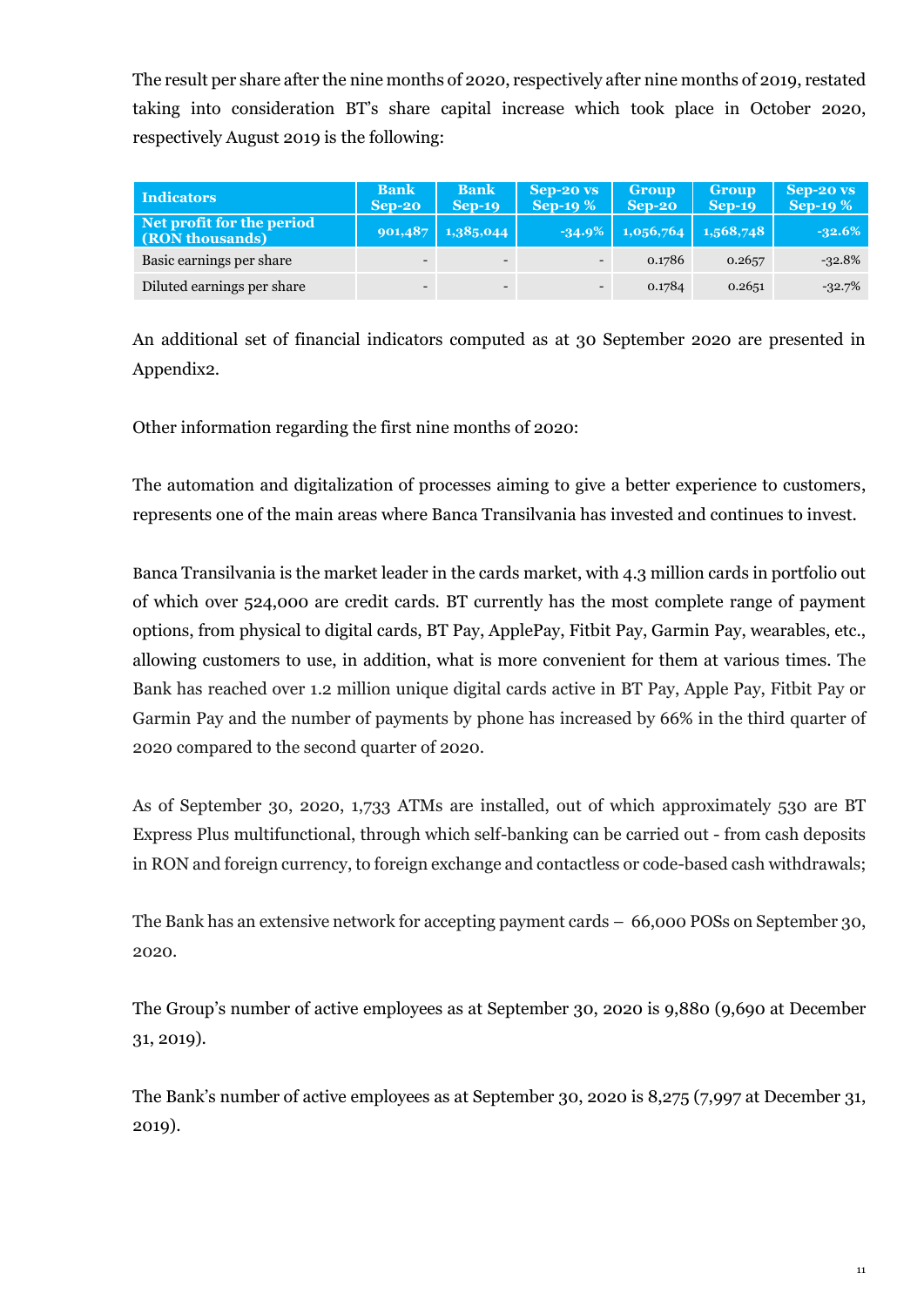#### **1.1.c. Cash Flow Statement and Liquidity Position**

The cash flow statement detailing the cash flows from operating, investment and financing activities is part of the Financial Statements that accompany this report.

The liquidity ratio computed in accordance with NBR regulations in force at 30.09.2020 was between 1.80 and 25.64, being above the minimum level of 1, as requierd by the NBR Regulation No. 25/8.11.2011, applied from 31.01.2012.

#### **2. The Analysis of the Bank's Activity**

### **2.1 Presentation and Analysis of Trends, Elements and Events or Uncertainty Factors that Could Impact the Bank's Liquidity vs. the Same Period of the Last Year**

The Romanian economic environment:

According to the statistics released by the National Trade Register Office 80,965 companies were set up during January-September 2020, down by 23.93% YoY, an evolution determined by the outbreak of the pandemic and its consequences. The number of the insolvencies diminished by 9.13% YoY to 4,029 during the first nine months of 2020.

In 3Q2020 the National Bank of Romania (NBR) cut the policy rate by 25bps to 1.50% (a record low level) and signalled the continuity of the accommodative approach in the short-run. On the other hand, the Central Bank did not buy sovereign bonds on the secondary market in September.

According to the NBR data the non-government loans rose by 1.1% MoM and by 4% YoY to RON 277.5 billion in September (a record high level), an evolution supported by the implementation of an unprecedented expansionary policy-mix, that counterbalanced the incidence of the pandemic and its consequences. There can be noticed the increase of the RON-denominated non-government loans by 1.3% MoM and 7.1% YoY to RON 190.3 billion.

During January-September 2020 the household loans advanced by 3.9% ytd to RON 148.6 billion, while the corporate loans rose by 3.5% ytd to RON 128.9 billion (an evolution strongly influenced by the launch of the SMEs Invest Program).

The NBR statistics also show the increase of the non-government deposits by 1.9% MoM and by 14.7% YoY to RON 397.1 billion in September (a record high level). During January-September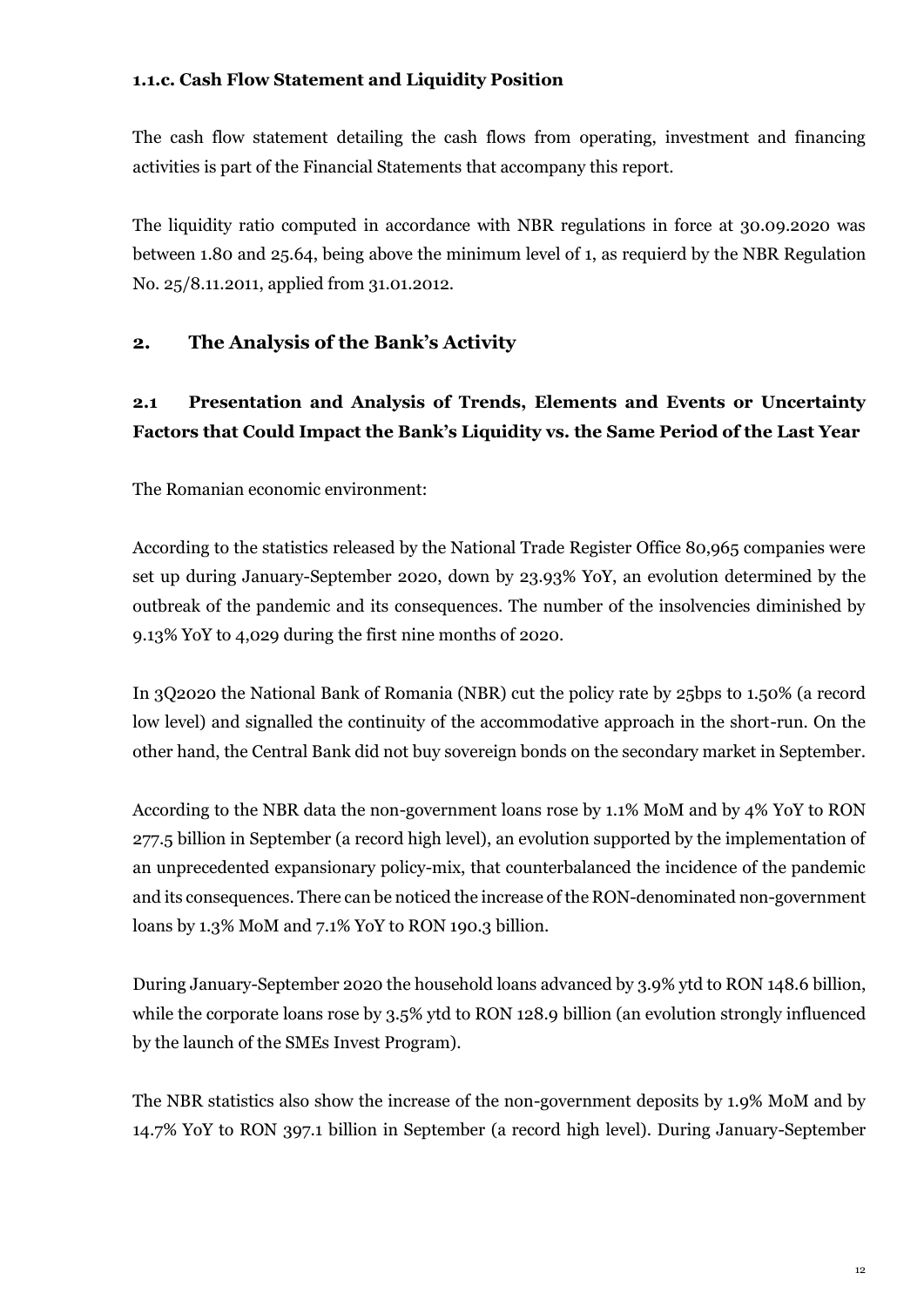2020 the household deposits advanced by 9.7% ytd to RON 244 billion, while the corporate deposits rose by 5.4% ytd to RON 153.2 billion.

At the end of September, the loans-to-deposits ratio stood at 69.9% (a record low level), with the following distribution: 74.3% the RON component and 61.8% the FX segment.

# **2.2 Presentation and Analysis of the Effects on Financial Statements of all Capital Expenditures, Current and Anticipated, Compared to the Same Period of Last Year**

At the Group level, investments in tangible and intangible assets were RON 1,495 million at September 30, 2020, compared to RON 1,365 million at December 31, 2019 and RON 1,393 million at September 30, 2019. As compared with the end of 2019, tangible and intangible assets registered an increase of 9.5%, while compared to September 30, 2019, the increase is of approximately 7.4%.

At the Bank level, investments in tangible and intangible assets were RON 1,685 million at September 30, 2020, compared to RON 1,630 million at December 31, 2019 and RON 1,666 million at September 30, 2019. As compared with the two periods of the previous year, the value of the tangible and intangible assets did not had a significant evolution, exhibiting an increase of 3.4% compared to the end of 2019 and an increase of only 1.1% when compared to September 30, 2019.

At Group and Bank level the variation of fixed assets has been determined mainly by the tangible asstes and real estate investments.

# **2.3 Presentation and Analysis of the Economic Events, Transactions and Changes that Significantly Impact the Main Revenues of the Bank**

The main activity of the Bank was performed under normal conditions, with no exceptional circumstances. All legal requirements were followed, in terms of the correct and up-to-date organization and management of accounting, in terms of accounting principles, as well as in terms of complying with the accounting rules and regulations in force.

The interim condensed consolidated and separate financial statements of the Group and the Bank have been prepared in accordance with IAS 34 "Interim Financial Reporting" as endorsed by the European Union, effective as at the Group's and Bank's interim reporting date, September 30, 2020. The data presented regarding the third quarter of 2020 are based on the organisation and accounting rules as stated by the Law no. 82/1991, republished and further amended and completed, Law no. 163/2018, Government Emergency Ordinance no. 99/2006, NBR Order no. 27/2010 for the approval of the accounting rules under International Financial Reporting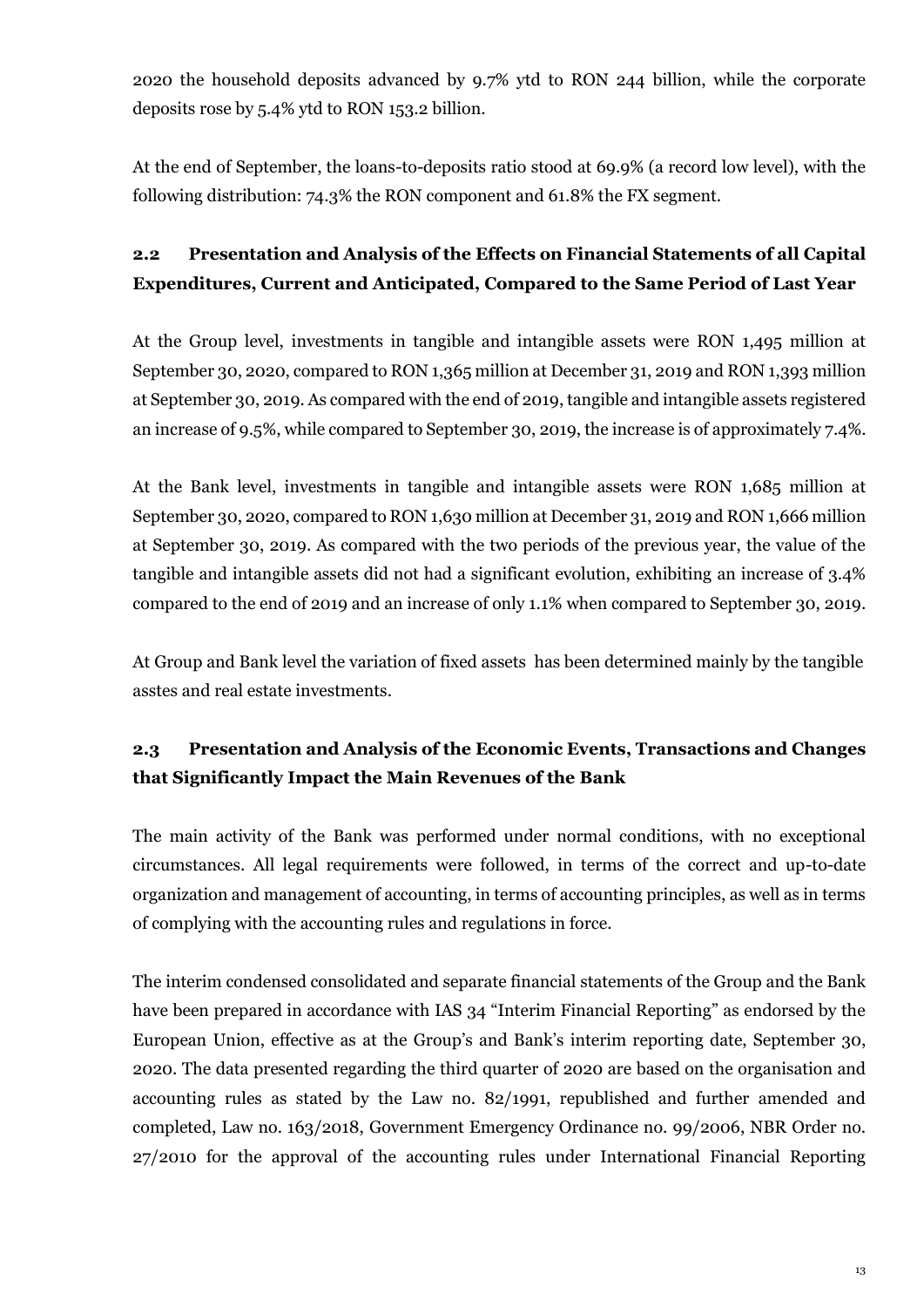Standards adopted by the European Union applicable to credit institutions – republished, NBR Order no. 10/2012 for the approval of the semestrial accounting reporting system applicable to the entities that fall within the scope of the NBR's accounting regulations with subsequent amendments and completions, as well as other NBR instructions in the field.

# **3. Changes that Affect the Share Capital and the Administration of the Company**

# **3.1 Description of Cases in which the Company Could not Fulfill its Financial Obligations in the Reporting Period**

Not the case.

#### **3.2 Description of any Changes in the Rights of the Shareholders of the Company**

On the 29th of April 2020, the Ordinary and Extraordinary General Shareholders' Meetings of Banca Transilvania S.A approved the net profit distribution in the sum of RON 1,620,511,500 as follows:

- Allocation of the sum of RON 231,366,623 for legal and other reserves, of the sum of RON 1,389,144,877 for net profit reserves to be distributed, of which RON 600,000,000 will be paid as dividends. Approval of a gross dividend per share of RON 0.1150286771. With regards to the payment of dividends, **October 5, 2020** was approved as registration date, **October 2, 2020** as ex-date and **October 16, 2020** as payment date.
- Increase of the Bank's share capital with the amount of RON 521,609,059, by the issue of 521,609,059 new shares, with a nominal value of RON 1/share (10 new shares will be attributed for every 100 shares). The date of **October 15, 2020** was approved as registration date, **October 14, 2020** being the ex-date and **October 16, 2020** the payment date for the free shares to be issued after the increase of the share capital.

Following the increase, the share capital of the Bank worthing RON 5,216,090,590 will increase to RON 5,737,699,649, divided into 5,737,699,649 shares with a nominal value of RON 1 /share.

The legal procedures for the registration of the share capital increase required by the capital market authorities (the Financial Supervision Authority, the Central Depository) were completed in early October 2020.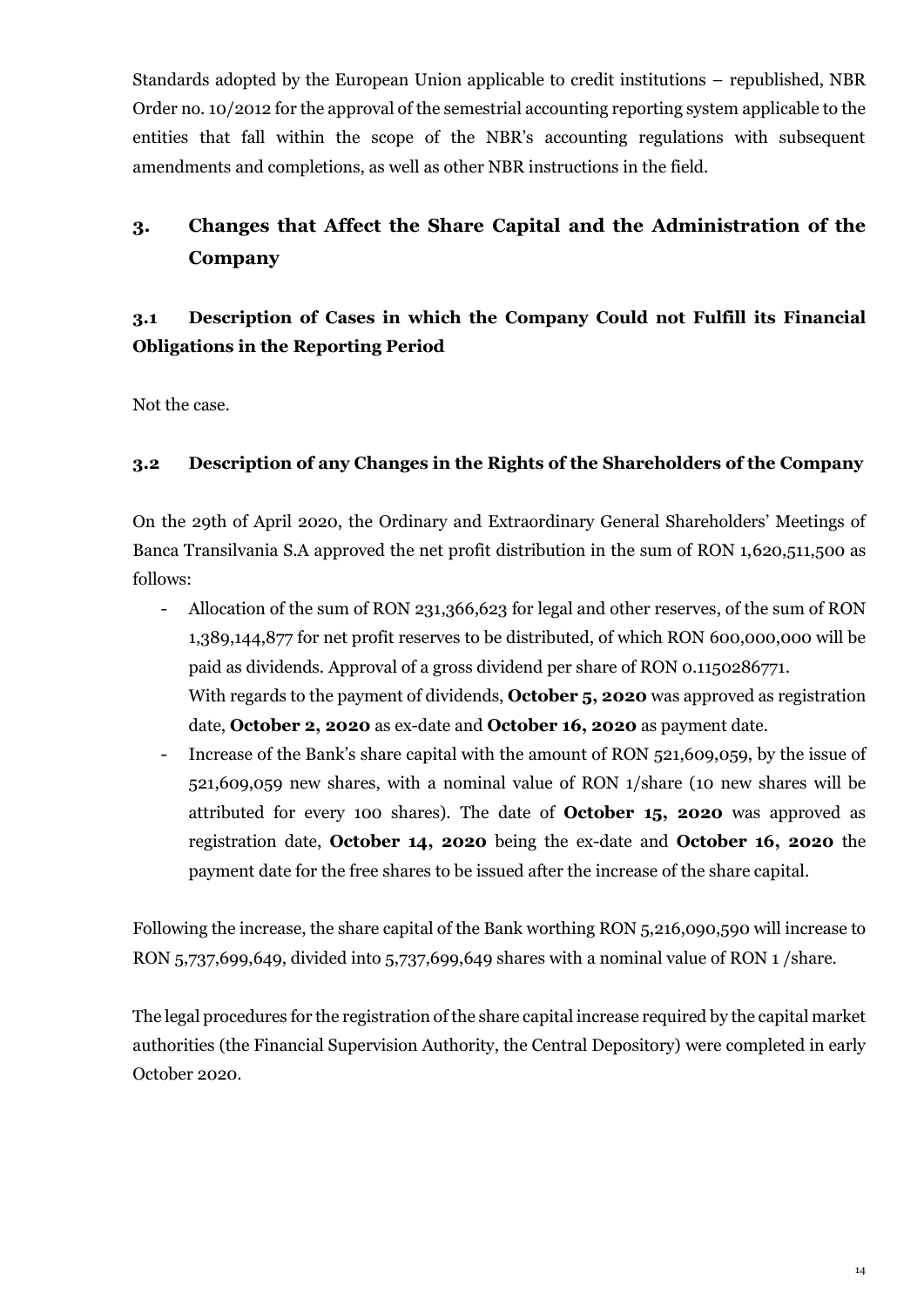# **3.3 Changes in the Management Structure of the Bank (Board, Executive Level etc.)**

There were no changes in the Board of Directors. There were no changes in the Leaders' Committee.

In the General Meeting of Shareholders from 29.04.2020 it was decided to appoint KPMG Audit SRL as financial auditor of the Bank for auditing the financial statements of the Bank for the financial years 2020-2023, prepared in accordance with the International Financial Reporting Standards, according to the NBR Order no. 27/2010 with the subsequent amendments. The financial auditor was approved by the National Bank of Romania on 31.07.2020, and the legal formalities for registration before the National Office of the Trade Register were performed, being issued resolution no. 22374 / 21.08.2020 and the registration certificate mentions no. 97470 / 20.08.2020.

### **4. Significant Transactions**

There were no major contracts concluded by BT in the first nine months of 2020 related to acquisitions, mergers, divisions, etc. There was no information concerning significant major transactions concluded by BT with the persons it cooperates with or in which such persons were involved during the first nine months of 2020.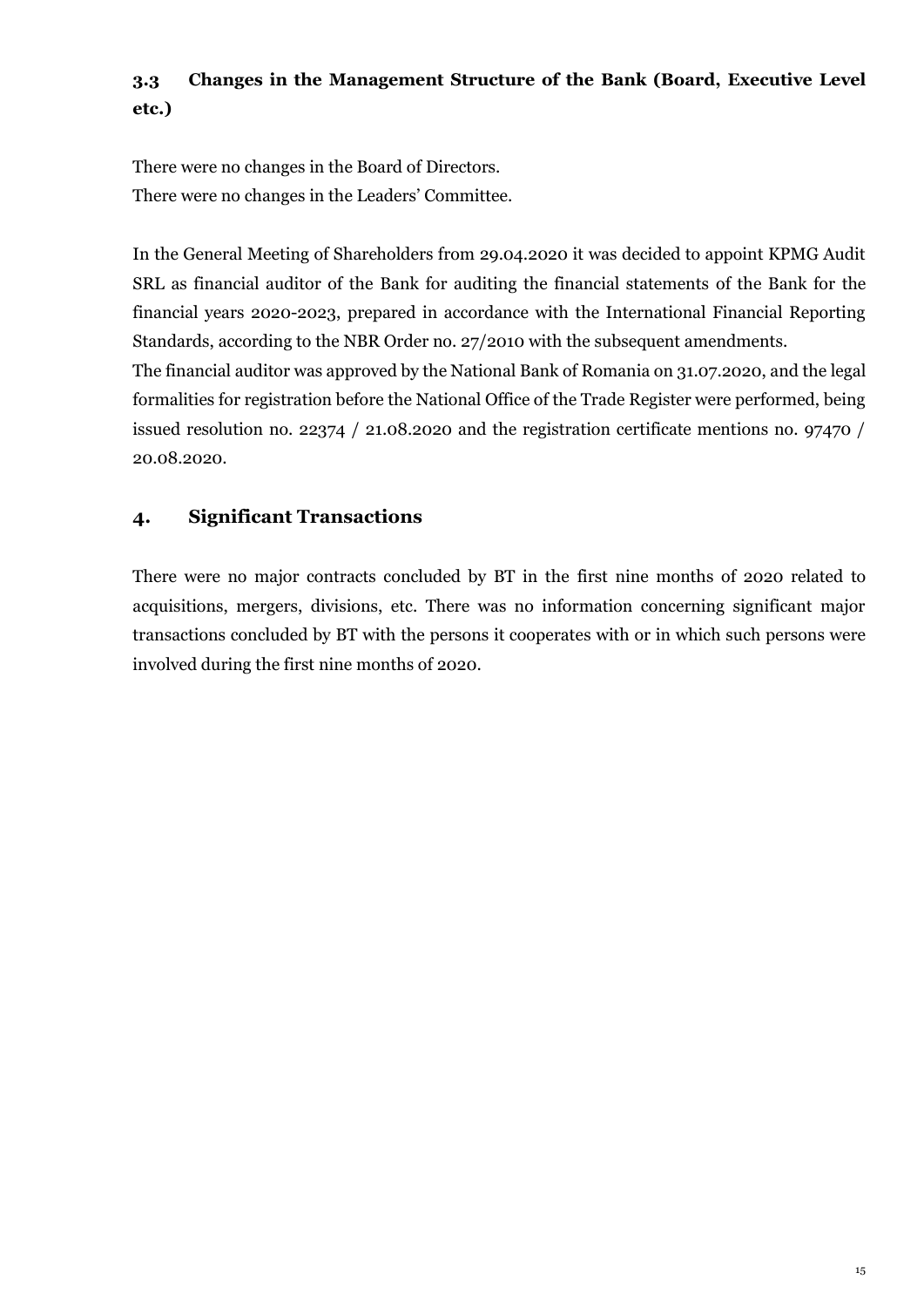#### **5. Conclusions**

The economic and health crisis, caused by the Covid-19 pandemic, starting with the first quarter of 2020, continued to produce negative effects in the economy but with a lower intensity.

The measures taken by the government during this period have mitigated the pandemic-induced recession but the performance of the economic sectors remains well below the pre-pandemic level. Although a recovery of the economic sectors has been observed starting with July, when many of the restrictions were lifted, however, the recurrence of the virus has recently led to a slowdown or even a halt in the global economic recovery.

In this context, Banca Transilvania's number one priority has been and continues to be supporting the businesses, including the Bank's focus on small businesses. As a participant in the SME Invest (IMM invest) program, BT provided more than 7,000 loans by the end of the third quarter. One third of the companies financed by BT in the SME invest program received funding from Banca Transilvania for the first time, thus the Bank gained a new portfolio of over 1,500 customers.

To facilitate the customers' access to the products and services offered, BT has continued to invest in process automation and digitization.

Although the economic environment was very volatile, BT reported a robust balance sheet and a sound financial performance, above expectations, at the end of the third quarter. Both the income and the operating expenses remain at a comfortable level, considering the existing economic context. The cost of risk reflects the changes in the methodology regarding the provisioning, being in line with the NBR and EBA recommendations.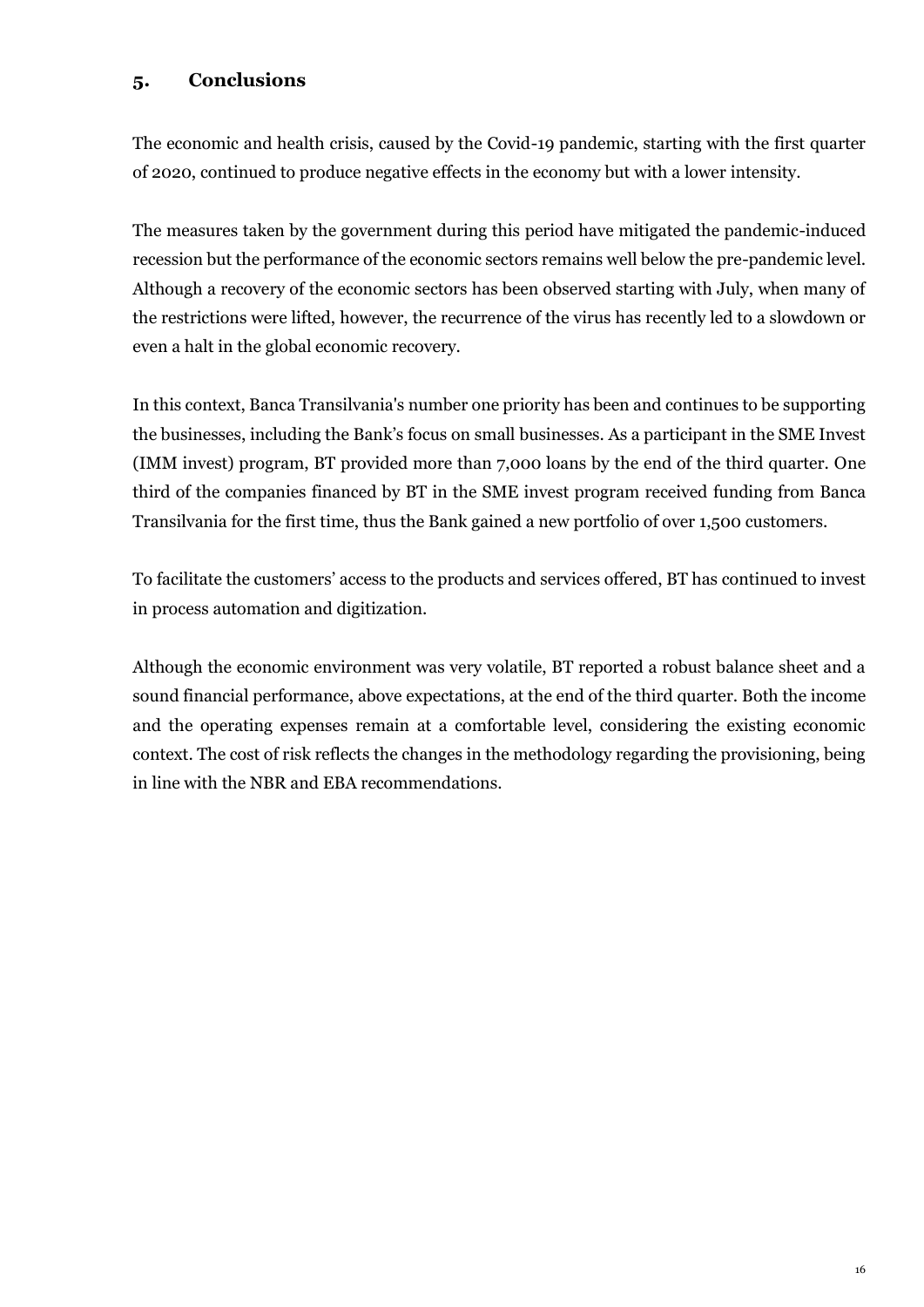**ANNEX:** The present report has attached the copies of the following documents:

- 1. Interim condensed consolidated and separate financial statements prepared in accordance with IAS 34 "Interim Financial Reporting" as endorsed by the European Union:
	- Interim Consolidated and Separate Statement of Profit or Loss and Statement of Other Comprehensive Income;
	- Interim Consolidated and Separate Statement of Financial Position;
	- Interim Consolidated and Separate Statement of Changes in Equity;
	- Interim Consolidated and Separate Statement of Cash Flow;
	- Notes to the Interim Condensed Consolidated and Separate Financial Statements;
- 2. The statement of the Deputy CEO of Banca Transilvania assuming the responsibility for the preparation of the interim condensed consolidated and separate financial statements for the period ended at September 30, 2020;

**Note:** The financial statements for the periods ended September 30 are not audited nor revised.

**CHAIRMAN OF THE BOARD OF DIRECTORS HORIA CIORCILĂ ÖMER TETIK**

**CHIEF EXECUTIVE OFFICER**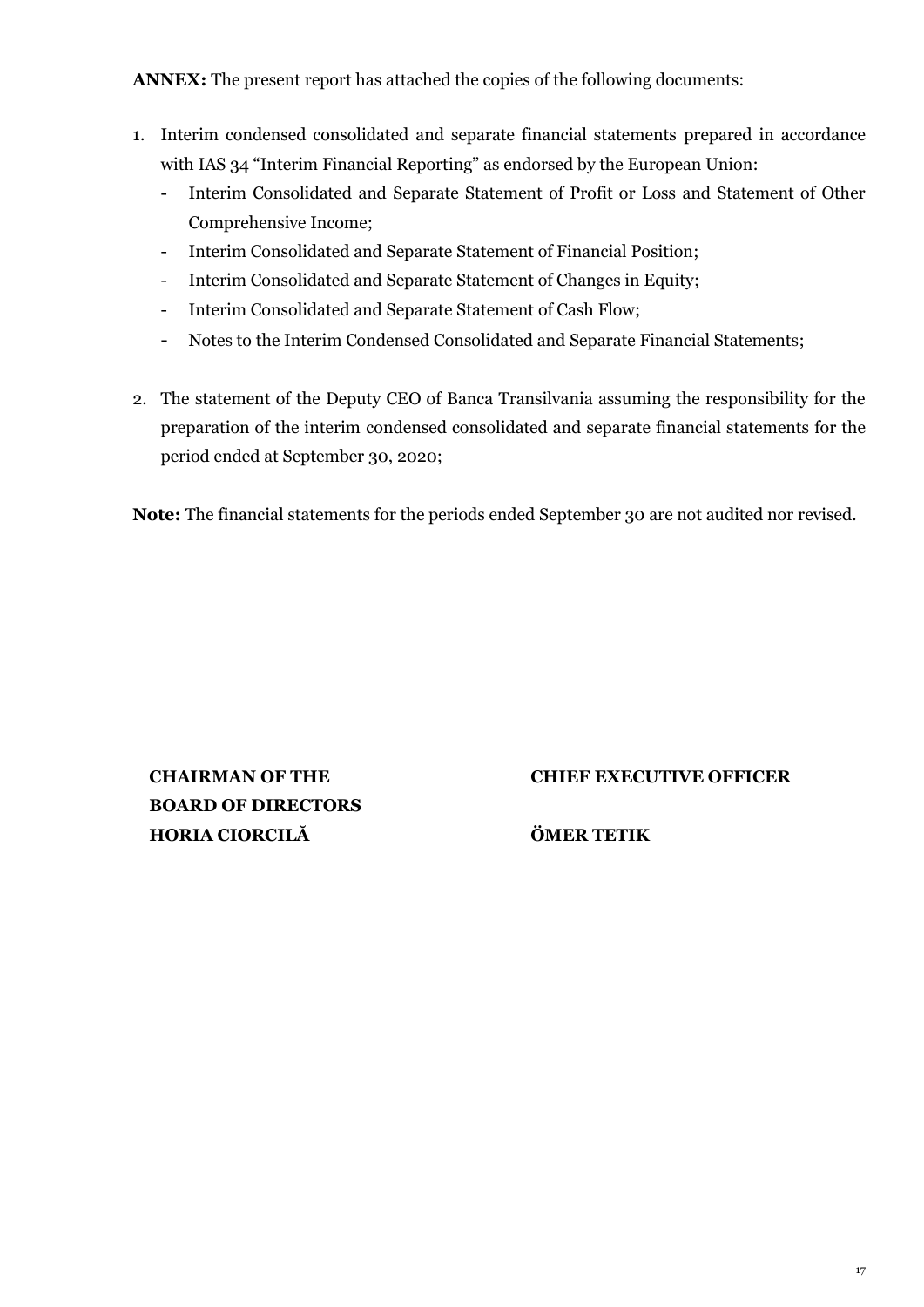#### **SHAREHOLDERS STRUCTURE AT**

**30.09.2020**

| <b>EXPLANATIONS</b>                               | No.of<br>holders | <b>No. Shares</b> | Percentage<br>% |  |
|---------------------------------------------------|------------------|-------------------|-----------------|--|
| <b>ROMANIAN CAPITAL</b>                           | 33,272           | 3,624,900,187     | 69.49           |  |
| Individuals                                       | 32,609           | 1,088,060,831     | 20.86           |  |
| Companies                                         | 663              | 2,536,839,356     | 48.63           |  |
| of which Financial<br><b>Investment Companies</b> | 5                | 937,037,896       | 17.96           |  |
| <b>FOREIGN CAPITAL</b>                            | 997              | 1,591,190,403     | 30.51           |  |
| Individuals                                       | 748              | 56,409,691        | 1.08            |  |
| Companies                                         | 249              | 1,534,780,712     | 29.42           |  |
| <b>TOTAL</b>                                      | 34,269           | 5,216,090,590     | 100             |  |